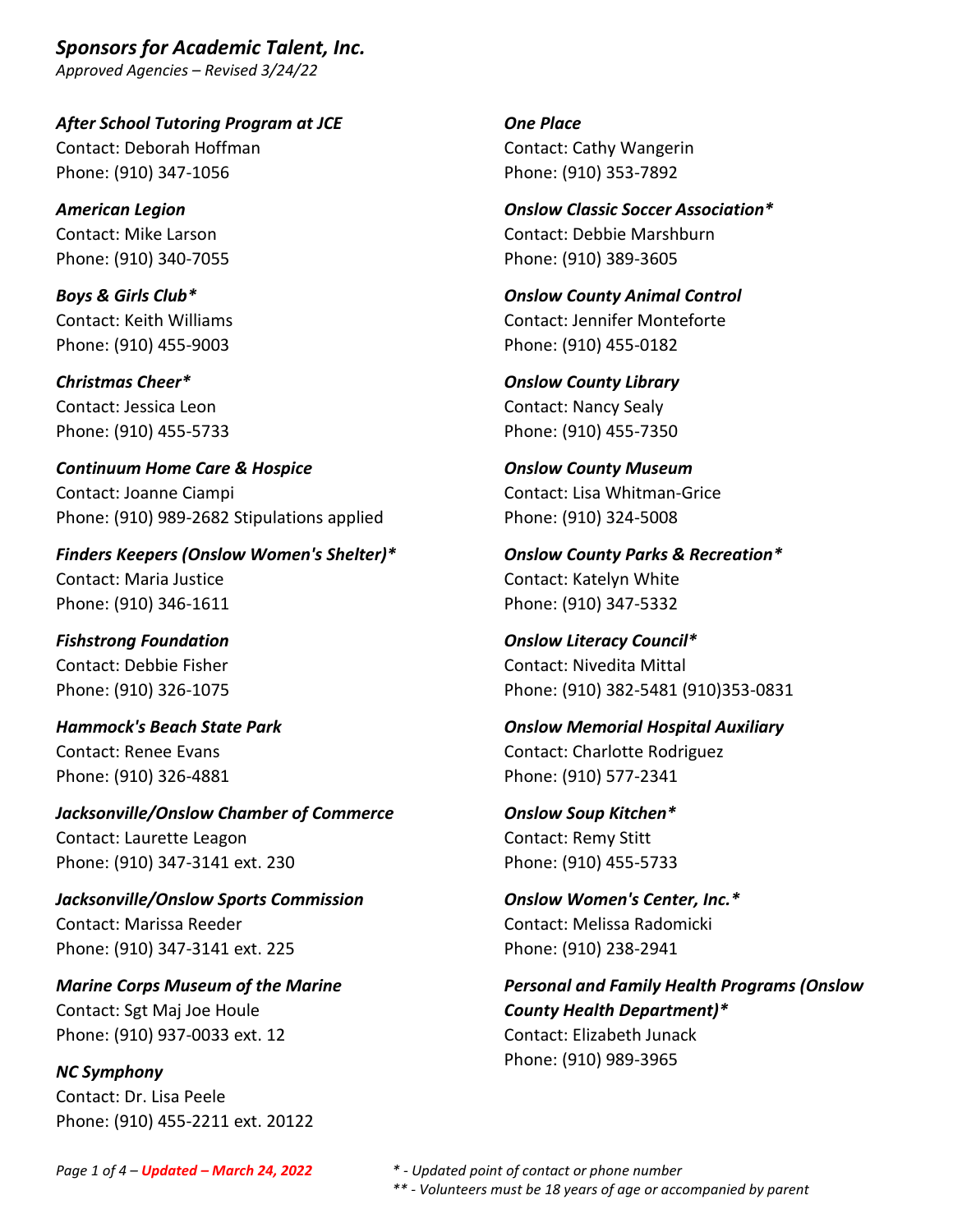*Pop Warner Football League - Jacksonville, Swansboro* Contact: Dr. W. K. Morgan, Sr. Phone: (910) 347-1283

*Possumwood Acres\** Contact: Kelsey Gaylor Phone: (910) 554-9312 volunteer@possumwoodacres.org

*Richlands Community Outreach Ministry* Contact: Shirley Woodard Phone: (910) 324-6586

*Richlands Soccer Club* Contact: Phone: (910) 430-3644

*Salvation Army* Contact: Laura Hagerman/Kara Desnarais Phone: (910) 346-8800

*Southwest Soccer Club\** Contact: Melissa Teachey Phone: (310) 340-3237

*Stride\** Contact: Lindsay Pyper Phone: (910) 251-9622

*Sturgeon City\** Contact: Amber Mallard Phone: (910) 938-5079

*Swansboro Area Chamber of Commerce\** Contact: Mike McHugh Phone: (910) 326-1174

*Swansboro Historical Association, Inc.\** Contact: Amelia Dees-Killette Phone: (910) 467-5875

*Swansboro Parks & Recreation\** Contact: Anna Stanley Phone: (910) 326-2600

*Tyler's Tree\** Contact: Ginger Tuton Phone: (910) 938-6225

*United Way of Onslow County* Contact: Shelly Kiewig Phone: (910) 347-2646

*USO\** Contact: Phone: (910) 455-3411

*Volunteer Onslow* Contact: Shelly Kiewig Phone: (910) 347-2646

*Zing Zumm, The Children's Museum of Jacksonville\** Contact: Samantha Plocica Phone: (910) 650-2769

*Page 2 of 4 – Updated – March 24, 2022 \* - Updated point of contact or phone number \*\* - Volunteers must be 18 years of age or accompanied by parent*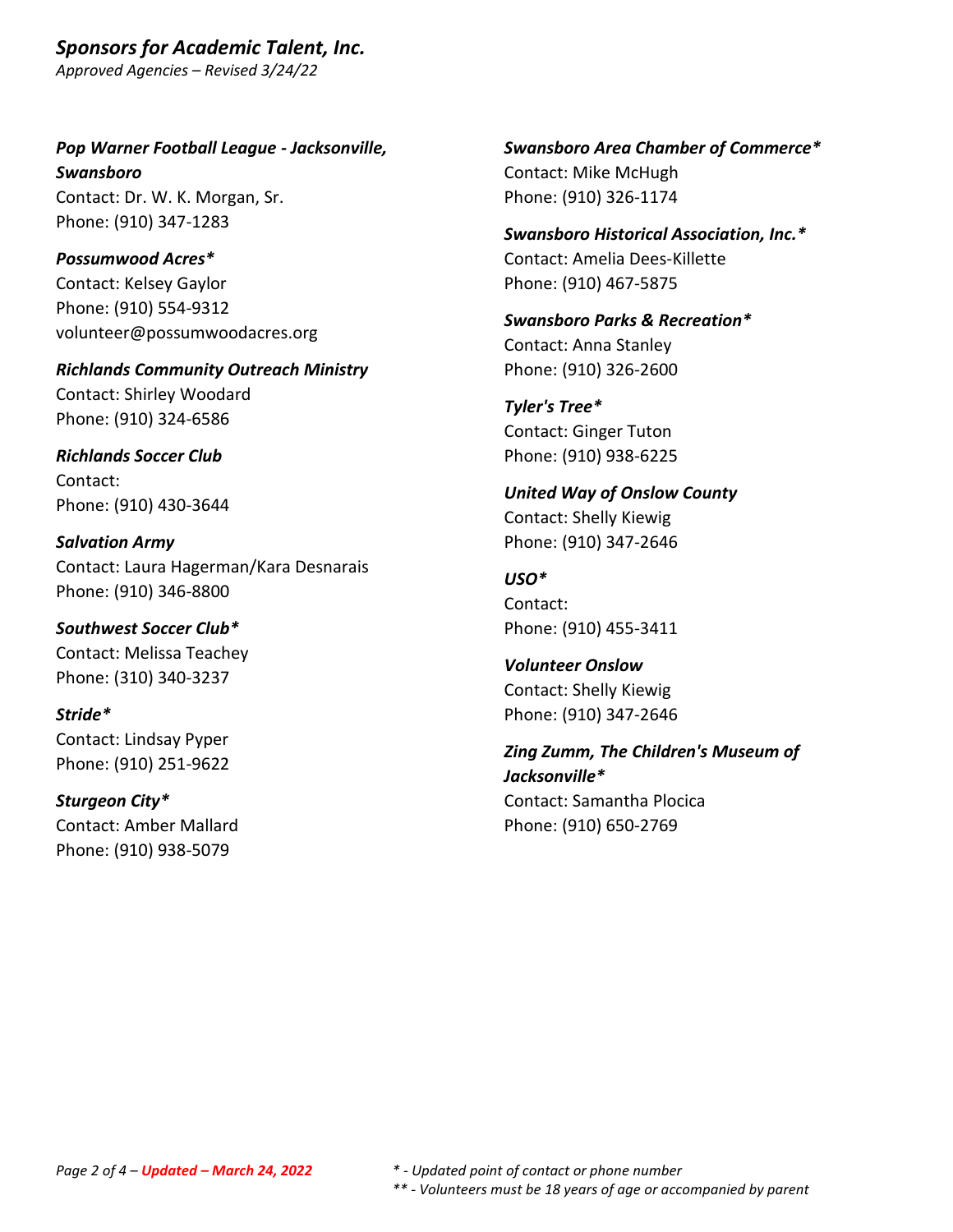## *We have been unable to verify contact information for the following agencies:*

*American Cancer Society* Contact: Tonya Phone: (800) 227-2345

*American Red Cross (Onslow County Chapter)* Contact: Jeanette Benson/Sherri Cherry Phone: (910) 347-3581

*Camp Invention* Contact: Tania Gonzalez Phone: (910) 934-0208

*Carobell Children's Home* Contact: Chris McNeely Phone: (910) 326-7600

*Carolina Animal Protection Society* Contact: Michaela Ferris Phone: (910) 455-9682

*Civic Clubs - service must be for the general community* Contact: Various Phone:

*Coastal Carolina Artist and Crafters Guild* Contact: Laura Voss Phone: (910) 938-7077

*Disabled American Veterans, Chapter 16* Contact: Graphel Humphrey/Mac Moody Phone: (910) 455-3303

*Dixon Soccer Club* Contact: Jeannie Lanier/Tim Rose Phone: (910) 389-2181

*Girls on the Run* Contact: Jacki Griffin Phone: (910) 554-9631 *Hearts Desire Equine Rescue, Inc.* Contact: Kelly Maroules Phone: (910) 546-5786

*Jacksonville Area Soccer Association* Contact: Carla Phillips Phone: (910) 358-2529

*Jacksonville Parks & Recreation* Contact: Susan Baptist Phone: (910) 938-5312

*Jacksonville Restoration Program* Contact: Glen Hargett Phone: (910) 938-5220

*Jacksonville/Onslow Habitat for Humanity\*\** Contact: Theresa Carter Phone: (910) 347-9400 Must be 18

*Lids4Kids* Contact: Madelene Fulcher Phone: (910) 455-5019

*Master's Touch in Sneads Ferry* Contact: Steve Allen Phone: (910) 327-6722

*New River Foundation* Contact: TBD Phone: (910) 937-0877

*Onslow Chapter NC Medical Society Alliance* Contact: Sheila Simmons-Josilevich Phone: (910) 478-0730

*Onslow County Historical Society* Contact: Phone: (910) 324-8000

*Onslow Senior Services* Contact: Lisa Smart Phone: (910) 455-2747

*<sup>\*\* -</sup> Volunteers must be 18 years of age or accompanied by parent*